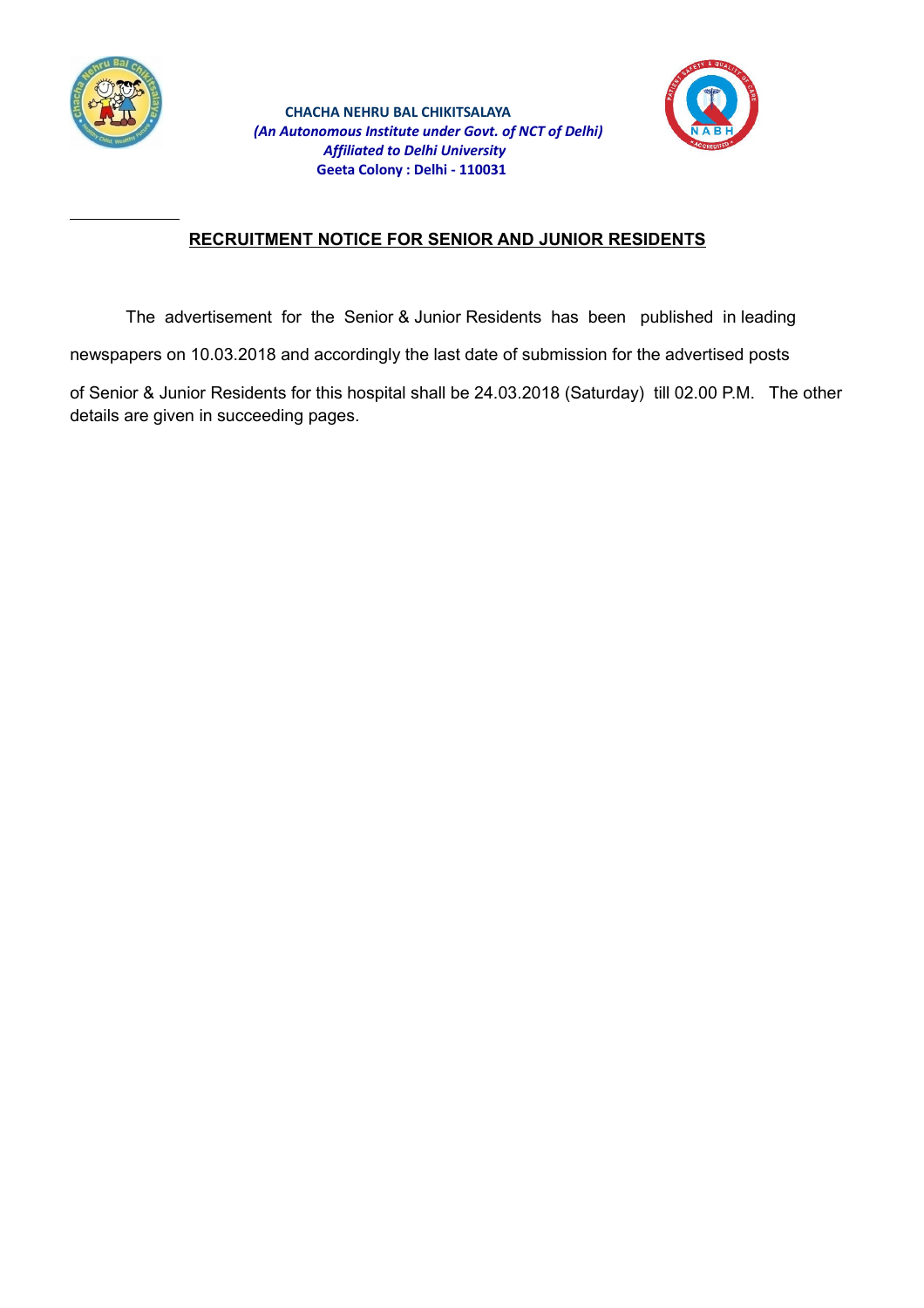#### **HEALTH AND FAMILY WELFARE DEPARTMENT CHACHA NEHRU BAL CHIKITSALAYA (An Autonomous Institute under Govt. of NCT of Delhi) Affiliated to Delhi University Geeta Colony : Delhi - 110031**

#### **RECRUITMENT NOTICE**

Applications are invited for filling up the vacant posts of Senior Resident & Junior Resident on regular basis. For complete details please visit hospital's website at [www.cnbc.delhigovt.nic.in](http://www.cnbc.delhigovt.nic.in/) and same can also be seen on the Notice Board of Hospital.

| SI. No.        | Name of the post       | <b>UR</b> | <b>OBC</b> | <b>SC</b> | <b>ST</b> | <b>Total No. of Posts</b> |
|----------------|------------------------|-----------|------------|-----------|-----------|---------------------------|
|                | <b>Senior Resident</b> |           |            |           |           |                           |
|                | Anaesthesia            | 5         | 2          |           | -         | 8                         |
| ii)            | Biochemistry           |           |            |           |           |                           |
| iii)           | Dermatology            |           |            |           |           |                           |
| iv)            | <b>ENT</b>             |           |            |           |           |                           |
| $\mathsf{v})$  | Microbiology           |           |            |           |           |                           |
| vi)            | Ophthalmology          |           |            |           |           | ົ                         |
| vii)           | Orthopaedics           |           |            |           |           | 3                         |
| viii)          | Pathology/ Blood Bank  |           |            |           |           | 2                         |
| ix)            | Paediatrics            | 11        | 5          | 3         |           | 19                        |
| X)             | Radiology              | 3         |            |           |           | 3                         |
| $\overline{2}$ | <b>Junior Resident</b> |           |            |           |           |                           |
| (i)            | Junior Resident (MBBS) | 10        | 5          | 2         |           | 18                        |

1.One post for Senior Resident (Except Orthopaedics, Ophthalmology & ENT) is reserved for person with disabilities (PWDs-OL/OA) as per Government rules. However, the candidates under this reservation shall apply against the vacancy in the particular category to which he/she belongs i.e. General/OBC (Delhi)/SC/ST.

2.The prescribed fee is Rs. 500/- for unreserved and OBC candidates and Rs. 250/- for SC/ST candidates in the shape of Demand Draft in favour of Director, Chacha Nehru Bal Chikitsalaya payable at Delhi/New Delhi. DIVYANG (Persons with Disabilities) candidates are not required to pay any application fee. The fee is non refundable once paid.

3.The complete prescribed application along with demand draft (in original) and self attested copies of all certificates should reach in the office of Director, Chacha Nehru Bal Chikitsalaya on or before 15 days from the date of publication of the recruitment notice. In case, 15<sup>th</sup> day happens to be gazetted holiday or Sunday, then, the next working day will be considered as last day of submission till 2 PM in case of Saturday or till 4 PM in case of any other working day. Incomplete applications or applications received after the last date of submission will be summarily rejected and no correspondence would be entertained in this regard. Hospital will not be responsible for postal delays.

4.Competent Authority reserves the right to alter the number of posts at any stage or to cancel the advertisement (whole or in part) without assigning any reason.

5.The list of eligible candidates, schedule of interview and corrigendum, if any, will be published only on the website of the hospital. No separate call letters will be issued for interviews.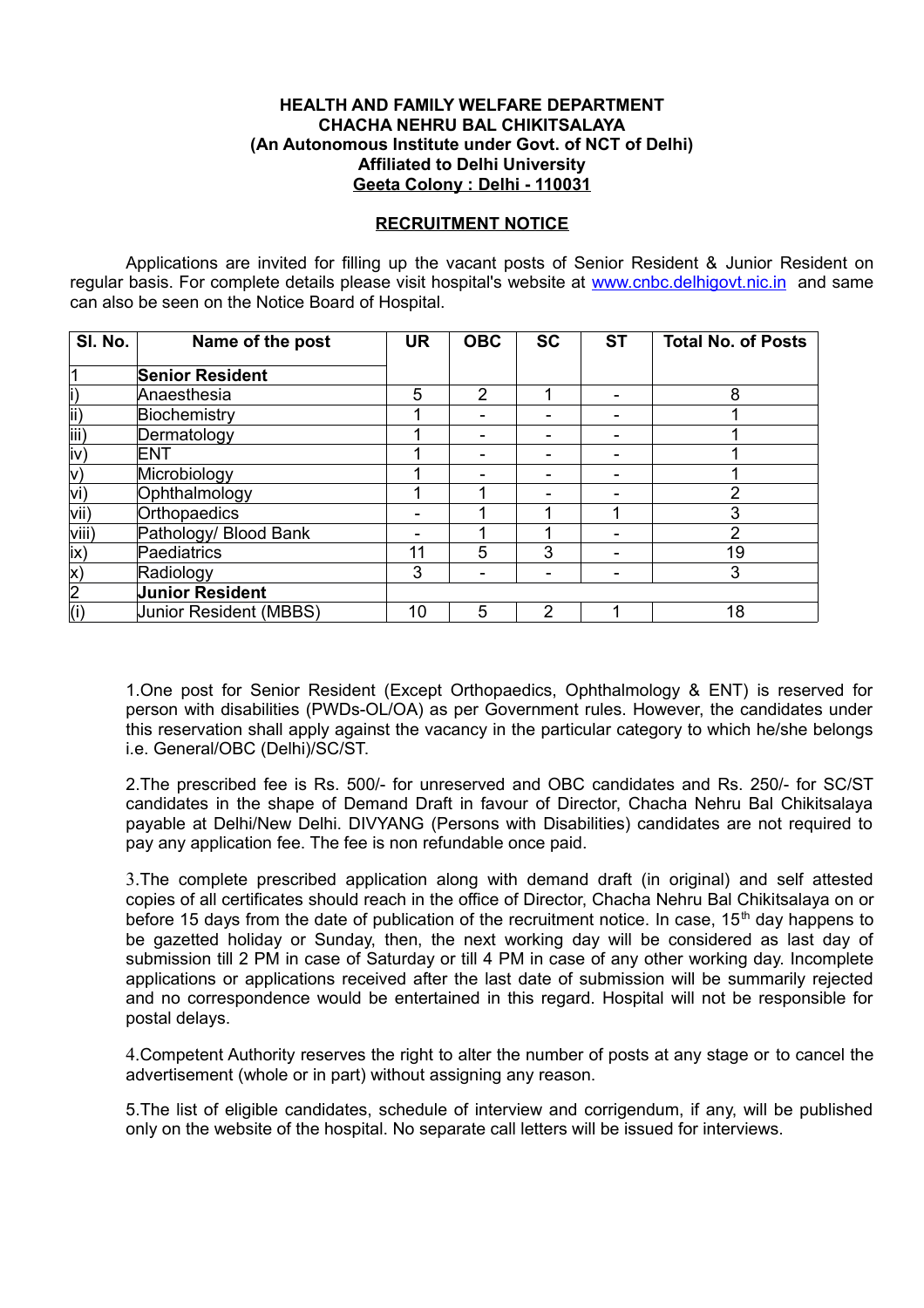### **The details of eligibility are as under:**

### **SENIOR RESIDENT:-**

QUALIFICATION: MBBS with Post Graduate Degree/ Diploma/ DNB in concerned speciality from recognised University or equivalent*.* In case of non-availability of candidate with PG Degree/ Diploma, candidate with two completed years experience from a MCI/ DNB recognized institute out of which one year experience in concerned specialty may be considered **except in radiology department.** The candidates must have internship completion certificate and valid DMC registration/ proof of having applying for registration with DMC (MBBS & requisite Post graduate qualification)

**Emoluments:** As per 7<sup>th</sup> CPC Pay Matrix Level 11- Basic Pay Rs. 67700/- plus other allowances admissible under the rules.

**Age Limit:** 33 years in case of post graduate and 35 years in case of post doctoral degree holder for General, 05 years relaxable for SC/ST and 03 years for OBC candidates (belonging to Delhi only) as on the closing date of submission of application.

Further, in case of non availability of suitable candidates, as per the relevant scheme mentioned above, candidates may be considered in terms of age relaxation of provision as per circular no. F. No. 121/26/2010/H&FW/1996-2045 dated 10.06.2011 issued by H &FW Department, Govt. of NCT of Delhi with the following relaxations:

(1)Upper age limit for eligibility under relaxation would be 40 years for all categories.

(2)In case of non availability of fresh candidates for the post of Senior Residents, candidates who have completed 03 years of residency but are willing to serve as Senior Residents may be allowed to appear in the interview.

(3)Separate merit list for a fresh candidate and for other i.e. who have completed three years of Senior Residency would be prepared.

(4)Firstly, the list containing the name of fresh candidates would be exhausted for appointment as Senior Resident and the second list would be used only after that.

(5)All Senior Residents appointments from second list will be for one year only. It would not be renewable after that.

### **JUNIOR RESIDENT:-**

**QUALIFICATION:** MBBS Degree from recognised University. The candidates must have internship completion certificate and valid DMC registration/ proof of having applying for registration with DMC.

**Emoluments:** As per 7<sup>th</sup> CPC Pay Matrix Level 10 Basic Pay Rs. 56100/- plus other allowances admissible under the rules.

**Age Limit:** 30 years for General, 05 years relaxable for SC/ST and 03 years for OBC candidates (belonging to Delhi only) as on the closing date of submission of application. Candidates who have completed internship before two years from the date of publication of the advertisement are not eligible.

Further, in case of non availability of suitable candidates, as per the relevant scheme mentioned above, candidates may be considered in terms of age relaxation of provision as per circular no. F. No. 121/26/2010/H&FW/1996-2045 dated 10.06.2011 issued by H &FW Department, Govt. of NCT of Delhi with the following relaxations:

(1)Upper age limit for eligibility under relaxation would be 40 years for all categories (2)Post Graduate doctors who are interested to serve as Junior Residents will be allowed to join as Junior Residents, if fresh graduates are not available.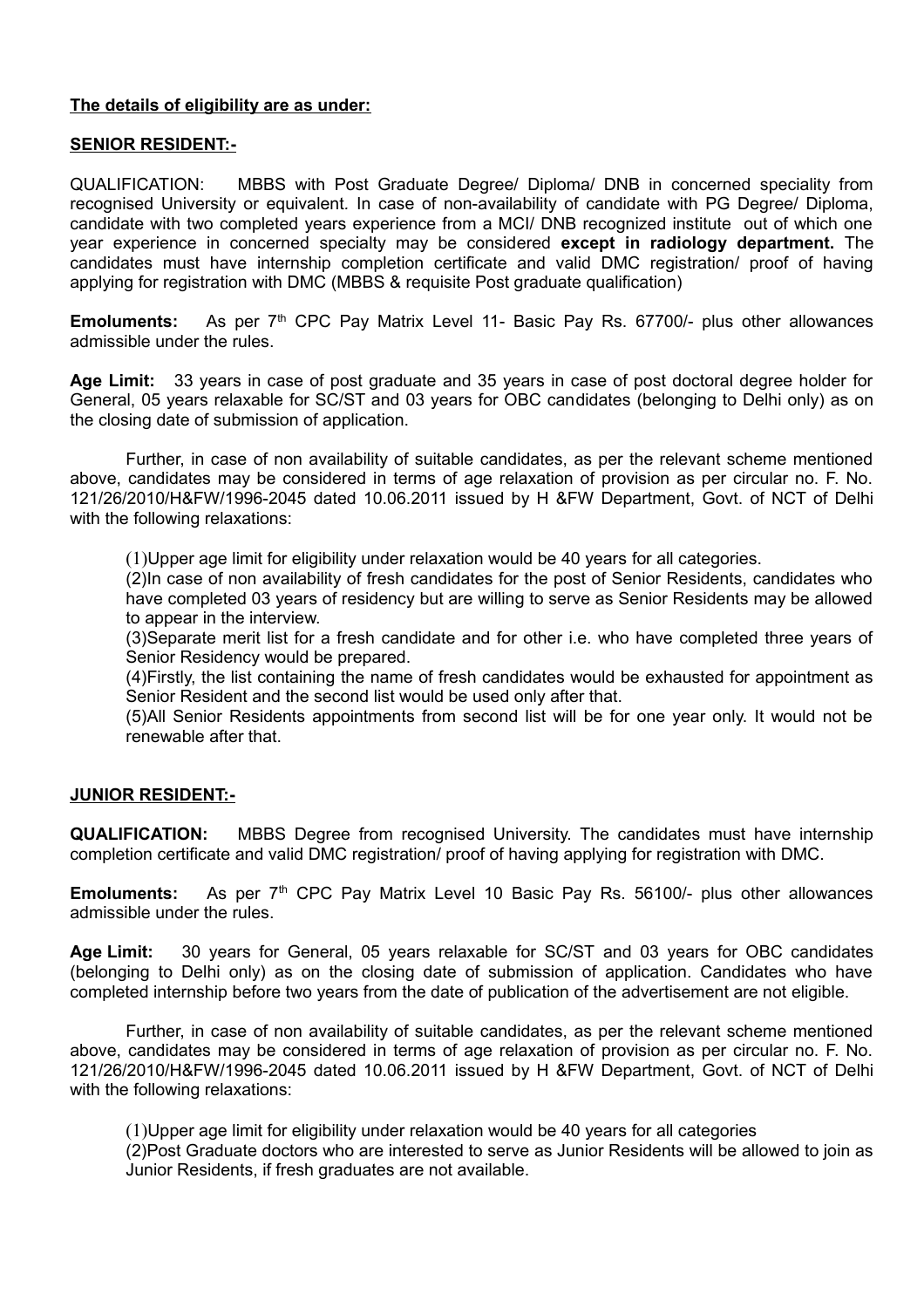(3)Junior residents who have completed one year of Junior Residency may be allowed to again appear for interview for selection and will be offered residency only if no fresh Junior Residents, are available. There would be no extension for any Junior Resident beyond one year of appointment under relaxed provisions.

The complete prescribed application along with all the relevant documents should be sent to the Director, Chacha Nehru Bal Chikitsalaya, Geeta Colony, Delhi-110031.

The list of eligible and ineligible candidates for the interview to the post of Senior Residents & Junior Residents shall be displayed on the website of hospital as well as on the notice board of hospital. The final result will also be displayed at [www.health.delhigovt.nic.in.](http://www.health.delhigovt.nic.in/)

#### **Other terms & conditions :**

- 1.The appointment for the posts of Senior Resident and Junior Resident is as per the Residency Scheme and various circulars issued by the Govt. from time to time.
- 2.The selected Candidates for the post of Senior Residents shall be appointed initially for a period of one year further extendable up to a maximum of three years on the basis of satisfactory performance appraisal report with inter-alia a notice period of one month from either side for severance of contract.
- 3.The selected Candidates for the post of Junior Residents shall be appointed initially for a period of six months extendable for further six months with inter-alia a notice period of one month from either side for severance of contract.
- 4.The period of service rendered by a candidate as Senior Resident and Junior Resident in Govt. Hospitals/Autonomous Bodies funded by the Govt./ Private Nursing Homes prior to this appointment, if any, will count while reckoning the tenure as Senior Resident and Junior Resident. An undertaking in this regard is to be furnished with acceptance letter along with documentary proof.
- 5.If it is learnt at any stage that false information has been furnished in the application form or that there has been suppression of any material information, then it shall lead to disqualification of the Candidature and liable to be removed from service forthwith and may invite appropriate action against the candidate.

#### **6.Candidates, who do not possess requisite qualifications as on the last date for submission of applications, shall not be considered and their application shall be rejected summarily. No separate intimation of rejection shall be intimated to rejected candidates.**

- 7.DIVYANG (Person with Disabilities) candidates are required to produce the physically handicapped certificate (with degree of disability) in original issued by the Competent Authority (i.e. Medical Board duly constituted by Central Govt. or State Govt.) at the time of interview.
- 8.The candidates should not have been convicted by any Court of Law. If the applicant is facing any legal proceeding, the same shall be declared by providing information of the same.
- 9.Canvassing in any form shall lead to immediate disqualification of the Candidature.
- 10.The candidates while appearing for Interview shall be required to produce all relevant original documents along with one copy of self-attested photocopies of all testimonial/certificates and one passport size photograph.
- 11.The candidate should report one hour before the time of interview.
- 12.The selected candidates will have to follow the hospital wide policies.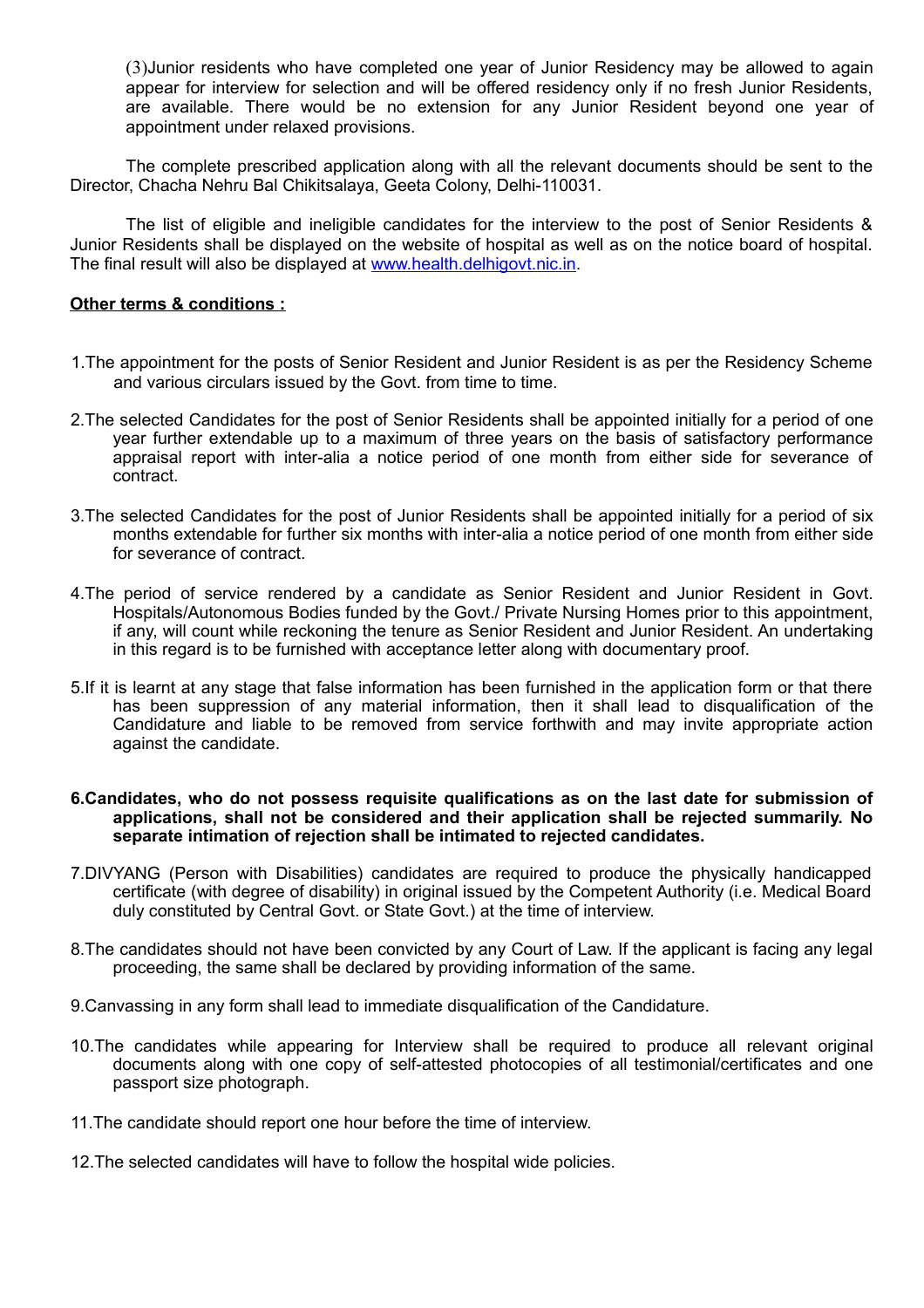- 13.The appointment can be terminated at any time on disciplinary grounds and for any unauthorized absence for more than three days, without any compensation in lieu thereof.
- 14.No union activities are permitted and shall invite disciplinary action.
- 15.While working for the institute, he/she shall maintain strict discipline in all his/her activities and shall observe punctuality in his/her duties as per the norms of the institute that shall include biometric system for making attendance etc.
- 16.He/she shall be required to take an oath of allegiance to the Constitution of India and make solemn affirmation to this effect in the prescribed form at the time of his/her joining at this institute.
- 17.He/She shall be directly accountable to the Director of this institute as the Competent Authority for all his / her service at this institute.
- 18.He/ She will be required to submit a declaration regarding his/her marital status/ family.
- 19.The decision of the Selection Board regarding selection of the candidates shall be final and no representation shall be entertained in this regard.
- 20.The Hospital authority reserves the right to assign any related additional work, if required. No extra remuneration will be paid in this regard.
- 21.Eligible SR/JR already working on adhoc basis in Chacha Nehru Bal Chikitsalaya, may need to apply and appear in the interview afresh.
- 22.The candidates who are already in Govt. Service should submit NOC from the employer.
- 23.Appointment shall be subject to medical fitness.
- 24.Applicant should indicate the name and discipline of the post applied for legibly on the envelope and first page of prescribed "Application Form for the post of \_\_\_\_\_\_\_\_\_\_\_\_(Specify the Department).
- **25.Application lacking complete information as per the proforma and non-remittance of requisite application fee as well as failure of submission of copies of relevant documents will be liable to be rejected without any communication.**
- 26.If in the particular Discipline, the posts have been publicized in general as well as in reserved categories i.e. OBC, SC & ST and the reserved categories are not filled due to non-availability of candidates, they may be filled on ad-hoc basis by the general candidates from the panel prepared, till the time regular candidate of respective category joins.
- 27.All post(s) is/are whole time and private practice of any kind is strictly prohibited.
- 28.No TA/DA shall be paid for appearing in interview/written examination.
- 29.Any information to the applicants/corrigendum in the recruitment shall be published at hospital website only and no information individually shall be sent to applicants. The applicants are advised to frequently visit the hospital website for updating their information regarding the recruitment.
- 30.Litigations, if any, shall be subject to the exclusive jurisdiction of Delhi Courts only.
- 31.For proof of Indian Citizenship, a valid Indian Passport/ Voter ID Card/ Aadhar Card shall be acceptable.
- 32.Following documents are required to be submitted along with the application:
	- (1) Original Demand Draft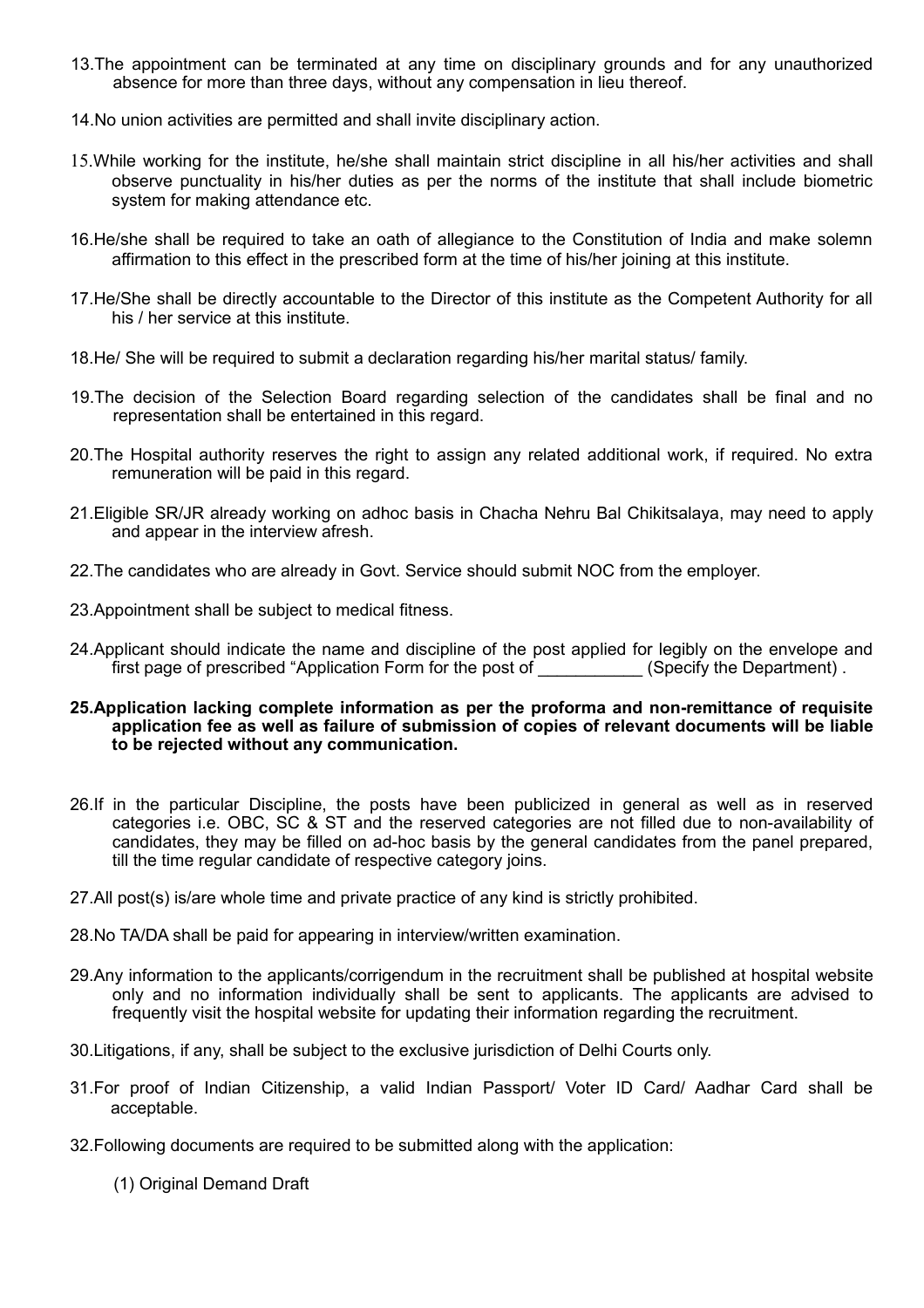(2)Recent passport size colored photograph

(3)Proof of Date of Birth

- (4)Aadhar Card/ Valid Voter ID / Valid Indian Passport
- (5)All Medical Degrees including completion of Internship certificate alongwith all Marksheet and attempt certificate.
- (6)If the MBBS Degree/ PG Degree/ Diploma in Specialty is from any foreign University, then the same is to be verified by NBE after conducting the FMGE screening test. Copy of NBE letter to be attached
- (7)Copy of Experience certificate (s), if any
- (8)Current Medical Registration with Delhi Medical Council / DDC, as applicable /Proof of having applied for registration with DMC/DDC
- (9)Valid Proof of SC/ST/OBC(Delhi)/DIVYANG, if applicable.

**Note: All the photocopies of documents/ certificates should be self attested by the candidate.**

**Sd/----**

**(DR. MAMTA JAJOO) HEAD OF OFFICE**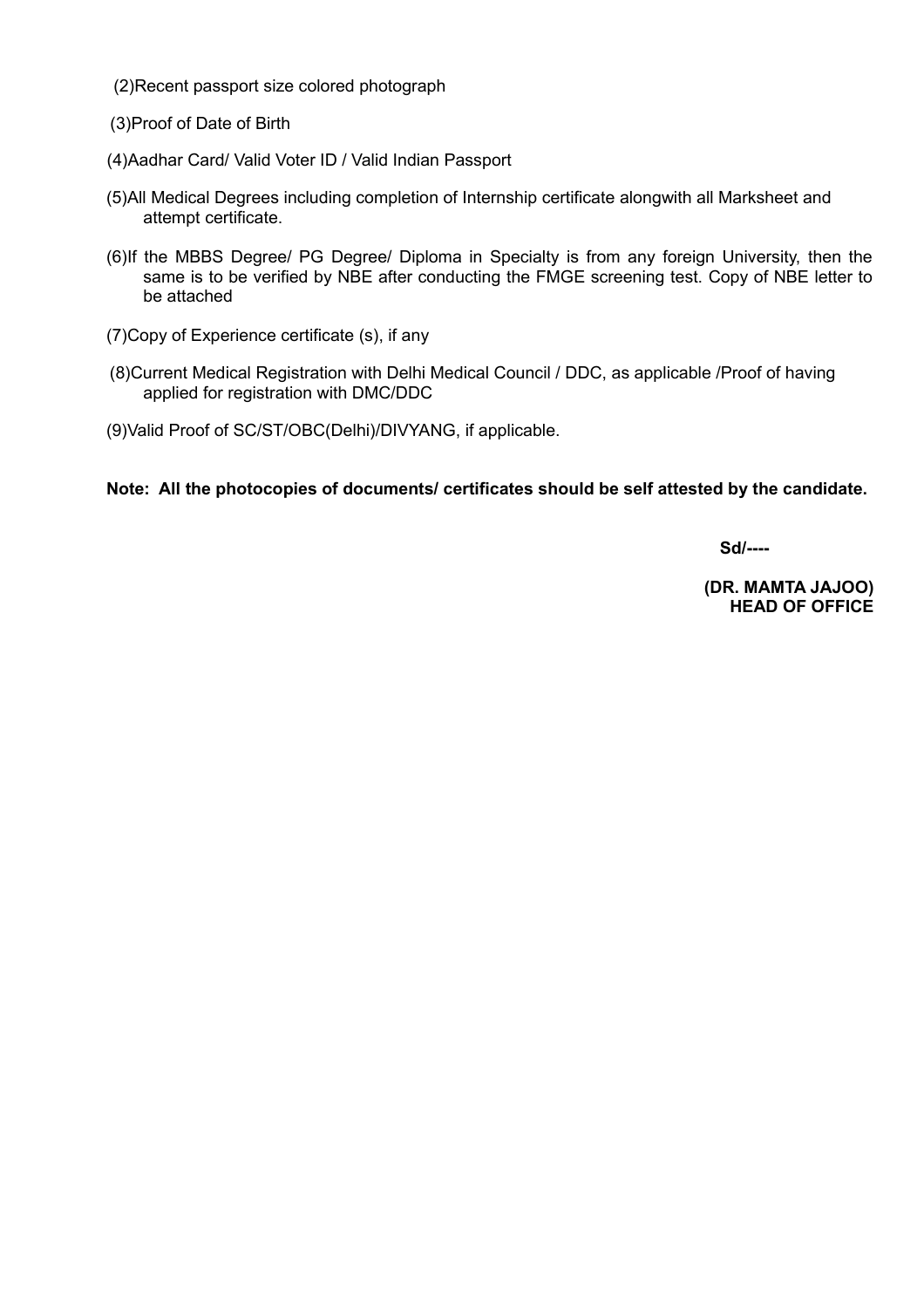|     | CHACHA NEHRU BAL CHIKITSALAYA<br>(An Autonomous Institute under Govt. of NCT of Delhi)<br><b>Affiliated to Delhi University</b><br>Geeta Colony, Delhi - 110031 |                                                                     |
|-----|-----------------------------------------------------------------------------------------------------------------------------------------------------------------|---------------------------------------------------------------------|
|     | <b>APPLICATION FORM</b>                                                                                                                                         |                                                                     |
|     |                                                                                                                                                                 |                                                                     |
|     |                                                                                                                                                                 |                                                                     |
|     |                                                                                                                                                                 |                                                                     |
| 1.  |                                                                                                                                                                 |                                                                     |
| 2.  |                                                                                                                                                                 | Paste recent self<br><b>Attested Passport</b><br>size photograph of |
| 3.  |                                                                                                                                                                 | candidate                                                           |
| 4.  | Gender (Please Tick): Male______ Female______Others______                                                                                                       |                                                                     |
| 5.  | Years ______ Months ______ Days_________ (As on last date of receipt of Application)<br>Age in                                                                  |                                                                     |
| 6.  |                                                                                                                                                                 |                                                                     |
| 7.  |                                                                                                                                                                 |                                                                     |
| 8.  |                                                                                                                                                                 |                                                                     |
| 9.  |                                                                                                                                                                 |                                                                     |
| 10. |                                                                                                                                                                 |                                                                     |
|     |                                                                                                                                                                 |                                                                     |
| 12. |                                                                                                                                                                 |                                                                     |
| 13. |                                                                                                                                                                 |                                                                     |
| 14. | Current Registration No. with DMC/ Applied case I.D. No. with date: ___________________                                                                         |                                                                     |
| 15. | <b>Educational Qualification:</b>                                                                                                                               |                                                                     |
|     |                                                                                                                                                                 |                                                                     |

| <b>Name of Examination</b>   | of Marks | % & Division   Board/ University Month & Year | of Passing | No. of<br><b>Attempts</b> |
|------------------------------|----------|-----------------------------------------------|------------|---------------------------|
| <b>MBBS</b>                  |          |                                               |            |                           |
| MD/DNB/DIPLOMA<br>(Subject _ |          |                                               |            |                           |
| Any Other Qualification      |          |                                               |            |                           |